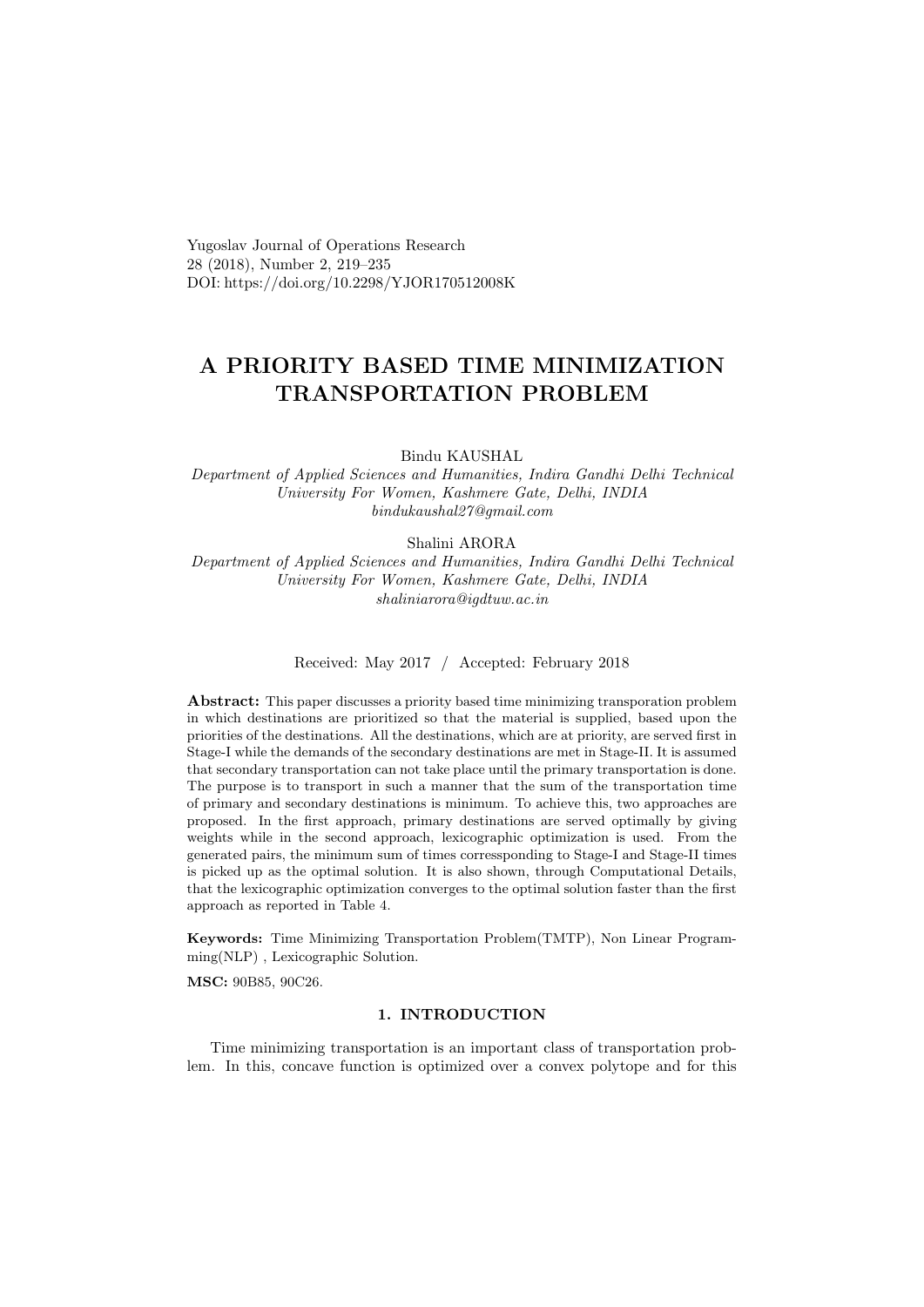reason it is included in the class of concave minimization problems[4]. Thus, the search is restricted to finding only the extreme points. In Literature, various authors have contributed in this field, where the initial contribution was due to Hammer([9],[10]). Later on, different authors have studied and proposed various methodologies to find the solution of this problem. Some important methods have been developed by Szwarc  $([20],[21])$ , Garfinkel and Rao[8], Bhatia et al. [5], Ahuja[1], Prakash [15], Chandra et al. [7], Issermann[11], Arora and Puri[3]. Some methodologies are also developed to find lexicographic solution of bottleneck problem [6], [2]. In lexicographic optimization, our aim is to minimize the transportation cost not only on the routes of the longest duration but also on the routes of second longest, and third longest duration, and so on. Sherali [17], Mazzola and Neebee [13] developed methods for the computation of weights to find lexicographic optimal solutions. All the available techniques for time minimizing transportation problem(TMTP) involves cost minimizing transportation problem(CMTP) for which polynomial time algorithms already exist. Hence, TMTP is solvable in polynomial time. Sonia and Puri[18] discussed hierarchy in levels of TMTP, while an iterative procedure to solve this is developed by Anuj Sharma et al. [16].

Mathematically, TMTP can be defined as

$$
\min[\max_{(i,j)\in IXJ} t_{ij}(x_{ij})]
$$

Subject to

$$
\sum_{j=1}^{n} x_{ij} = a_i, \quad \forall i \in I = \{1, 2, 3, ..., m\}
$$
  

$$
\sum_{i=1}^{m} x_{ij} = b_j, \quad \forall j \in J = \{1, 2, 3, ..., n\}
$$
  

$$
x_{ij} \ge 0, \quad \forall (i, j) \in IXJ
$$
 (P1)

where,

I(Set of sources) =  $\{1, 2, \ldots, m\},\$  $J(Set of destinations) = \{1, 2, \ldots, n\},\$  $a_i$ : availability at each source;  $b_j$ : requirement at each destination,  $x_{ij}$ : the quantity transported to destination j from source i,  $t_{ij}$ : transportation time involved when the destination j is being supplied by the source i

$$
t_{ij}(x_{ij}) = \begin{cases} t_{ij} & \text{, if } j\text{th destination is supplied by } i\text{th source} \\ 0 & \text{, otherwise} \end{cases}
$$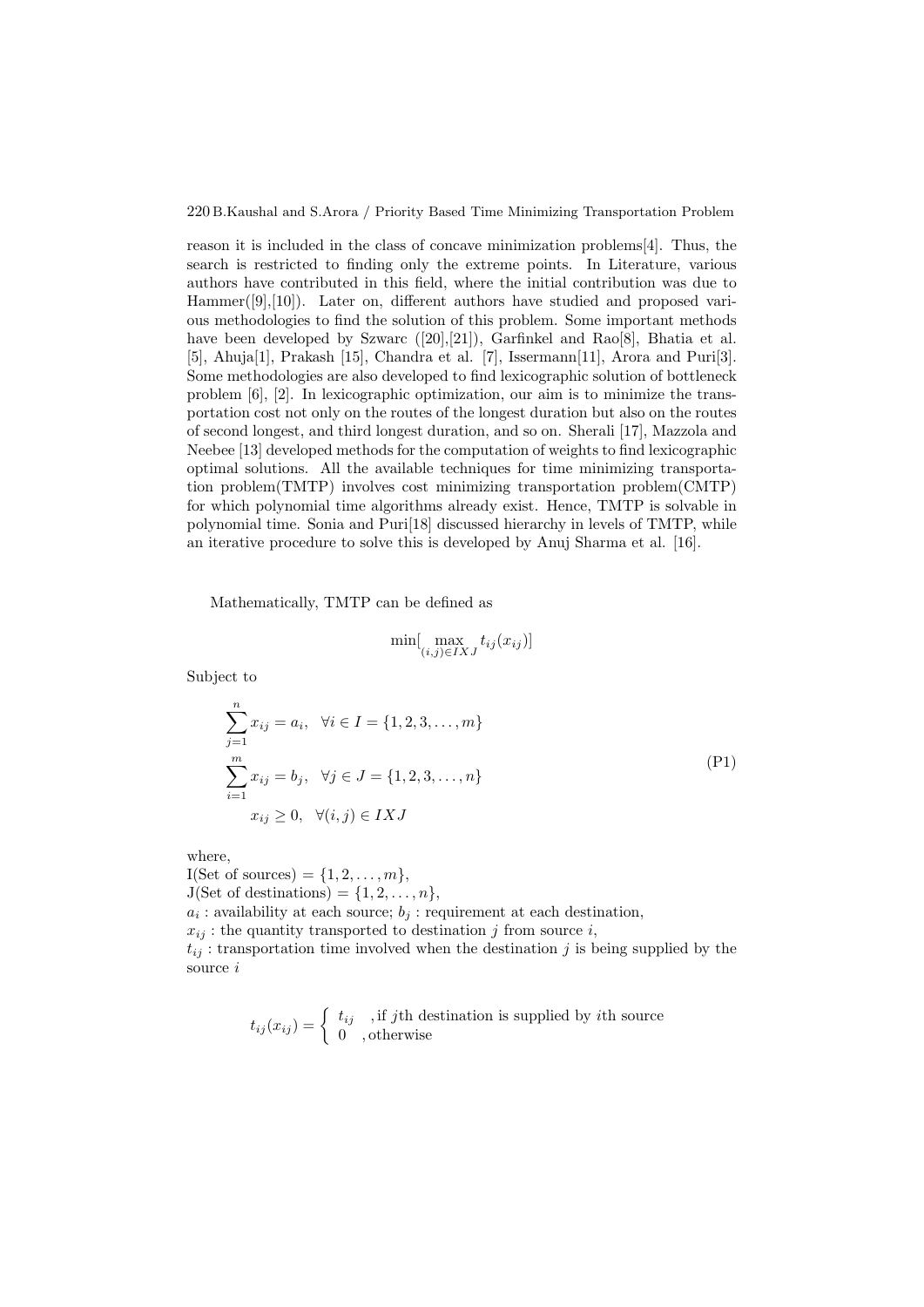A priority based assignment problem is studied by Prabhjot Kaur et al.[12], where an industrial project was discussed, which gives the optimal asssignment in a finite number of iterations. This is done by selecting m manufacturing units for the primary jobs, and the secondary jobs are performed(or assigned) optimally by selecting from the remaining  $(n - m)$  units, where m and n are the number of units and the number of jobs, respectively. Two stage time minimizing assignment problem is also discussed by Sonia and M.C.Puri[19]. Ilija Nikolić[14] discussed total time minimizing transportation problem related to active routes, in which if more than one optimal solutions exist, it is conceivable to incorporate other criteria as a second level of the criteria. Again, if more than one solutions exist, then the third objective will be optimized in lexicographic order.

A priority based time minimizing transportaion problem is discussed in this paper, and to solve it, we used two approaches. The first approach is motivated by a priority based assignment problem in [12]: primary destinations are served optimally by giving weights as given by Mazzolla's [13] technique, and secondary destinations are served without giving any weights. Therefore, the serving of secondary destinations is dependent upon the serving of primary destinations. On the other hand, in the second approach, the problem is solved by using lexicographic optimization. Out of the lexicographic pairs so produced, the one with the minimum sum of time involved to serve primary and secondary destinations is the optimal solution. It is also shown, through a numerical example, and the computational results that by the second approach, the optimality is reached in lesser number of steps than by the first approach as reported in Table 4. The mathematical model of the problem is given in Section 2. In Section 3, some definitions and results are given, based on, the methodologies are developed. Section 4 shows the working procedure of the two approaches. A numerical illustration is shown in Section 5, and Computational Details for some random problems are shown in Section 6. Some conclusions are given in the Concluding Remarks.

#### 2. PROBLEM DESCRIPTION

#### 2.1. A Priority Based Time Minimizing Transportation Problem (PBTMTP)

A priority based transportation problem is a variant of the classical transportation problem. In this problem some destinatons are labelled with priorities i.e., out of the given destinations, some are to be served at priority in comparison to other. Such destinations are treated as primary destinations, and the rest are secondary destinations. From the application view point, such a situation in the real world, can be encountered in many situations, two of which are listed below:

- 1. During war time, the soldiers at some destinations require immediate supply due to deficiency of the material at that destination and hence, such destinations are treated as primary destinations.
- 2. Similarly, now a days, various e-retailers have launched priority services so that the customers receive their goods in one or two days, or sometimes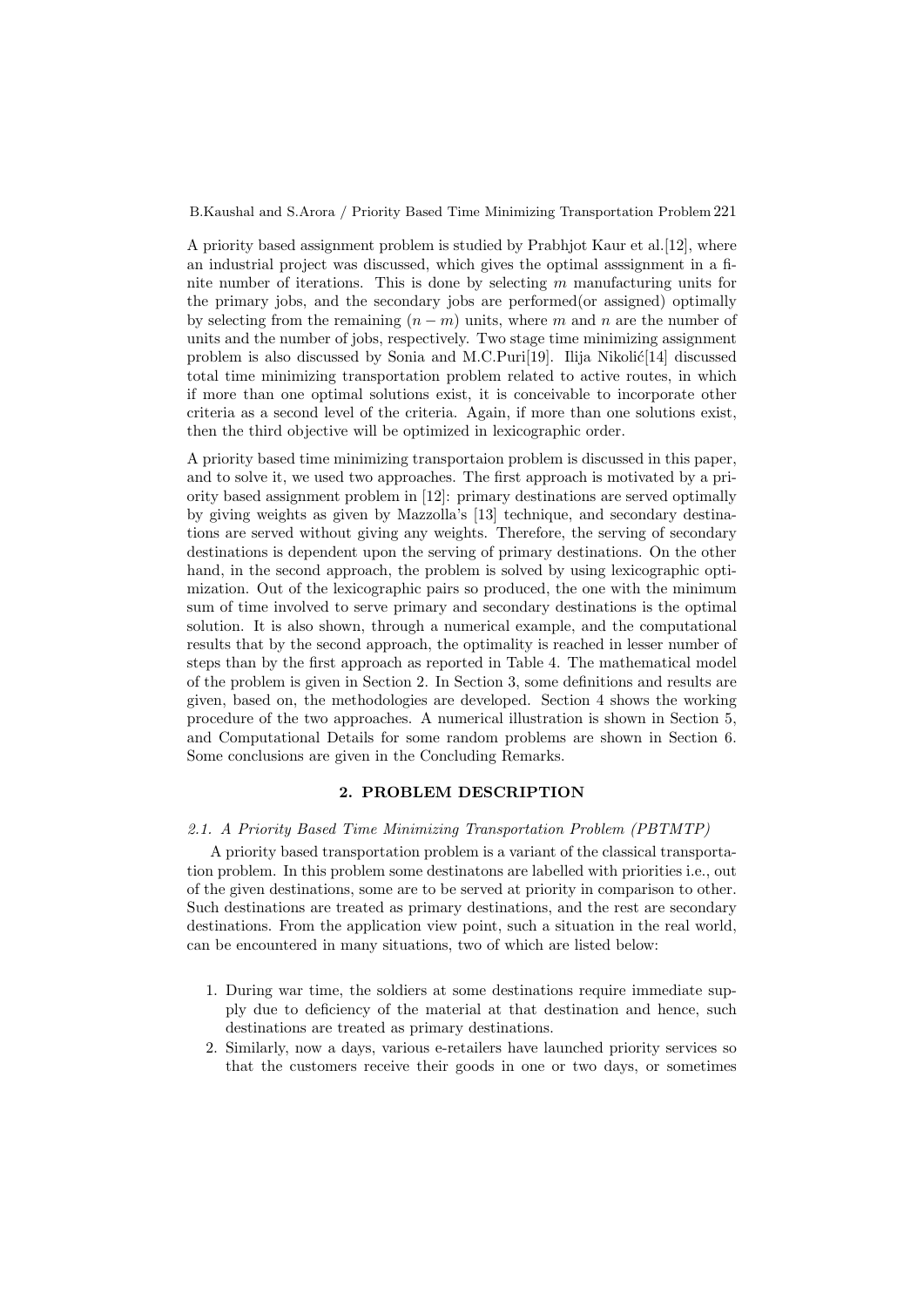within few hours instead of the standard delivery time, depending upon the requirement of the product (e.g "Prime service of Amazon"). Such customers ("Prime members") are primary customers, and the rest are secondary.

It is assumed that  $\min_{i \in I} a_i > \max_{j \in J} b_j$ 

Mathematically, PBTMTP can be stated as : (P2)

$$
\min\{\min_{X\in S(X)} (\max_{IXJ_1} t_{ij}(x_{ij})) + \max_{\overline{x_{ij}}\in S(\overline{X})} (t_{ij}(\overline{x_{ij}}))\}
$$
  

$$
S(X) = \{x_{ij} \in R^{m \times n} \mid \sum_{j \in J_1} x_{ij} \le a_i, \forall i \in I, \sum_{i \in I} x_{ij} = b_j,
$$
  

$$
\forall j \in J_1, x_{ij} \ge 0, \forall (i, j) \in IXJ_1\}
$$

$$
S(\overline{X}) = \{ \overline{x_{ij}} \in R^{m \times (n-m)} \mid \sum_{j \in J_2} \overline{x_{ij}} \le a_i', \forall i \in \overline{I}, \sum_{i \in \overline{I}} \overline{x_{ij}} = b_j,
$$
  

$$
\forall j \in J_2, \overline{x_{ij}} \ge 0, \forall (i, j) \in \overline{I} X J_2 \}
$$

Here,

I (Set of sources) =  $\{1, 2, \ldots, m\},\$ J (Set of destinations) =  $\{1, 2, \ldots, n\},\$  $a_i$  = availability at any source i,  $b_j$  requirement at any destination j,  $t_{ij}$ : transportation time when *ith* source supply to *jth* destination,  $a_i' = a_i - \sum$ i∈I  $x_{ij}, \forall j \in J_1,$ i.e. updated availability at each source  $i$  when all primary destinations are served,

 $\overline{I}$  = Set of sources which are available to supply secondary destinations,  $J_2 = J - J_1$ : Set of secondary destinations.

# 3. THEORETICAL DEVELOPMENT

## Some Definitions and Results

For a given PBTMTP, first partition the whole transportation routes  $IXJ =$  $\{(i,j)\}\text{, where } i=1 \text{ to } m, j=1 \text{ to } n \text{ into disjoint sets } M_l, l=1,2,\ldots,p, \text{ depend-}$ ing upon the corresponding time entries such that  $t_1 > t_2 > t_3 > \ldots, \ldots, t_p$ .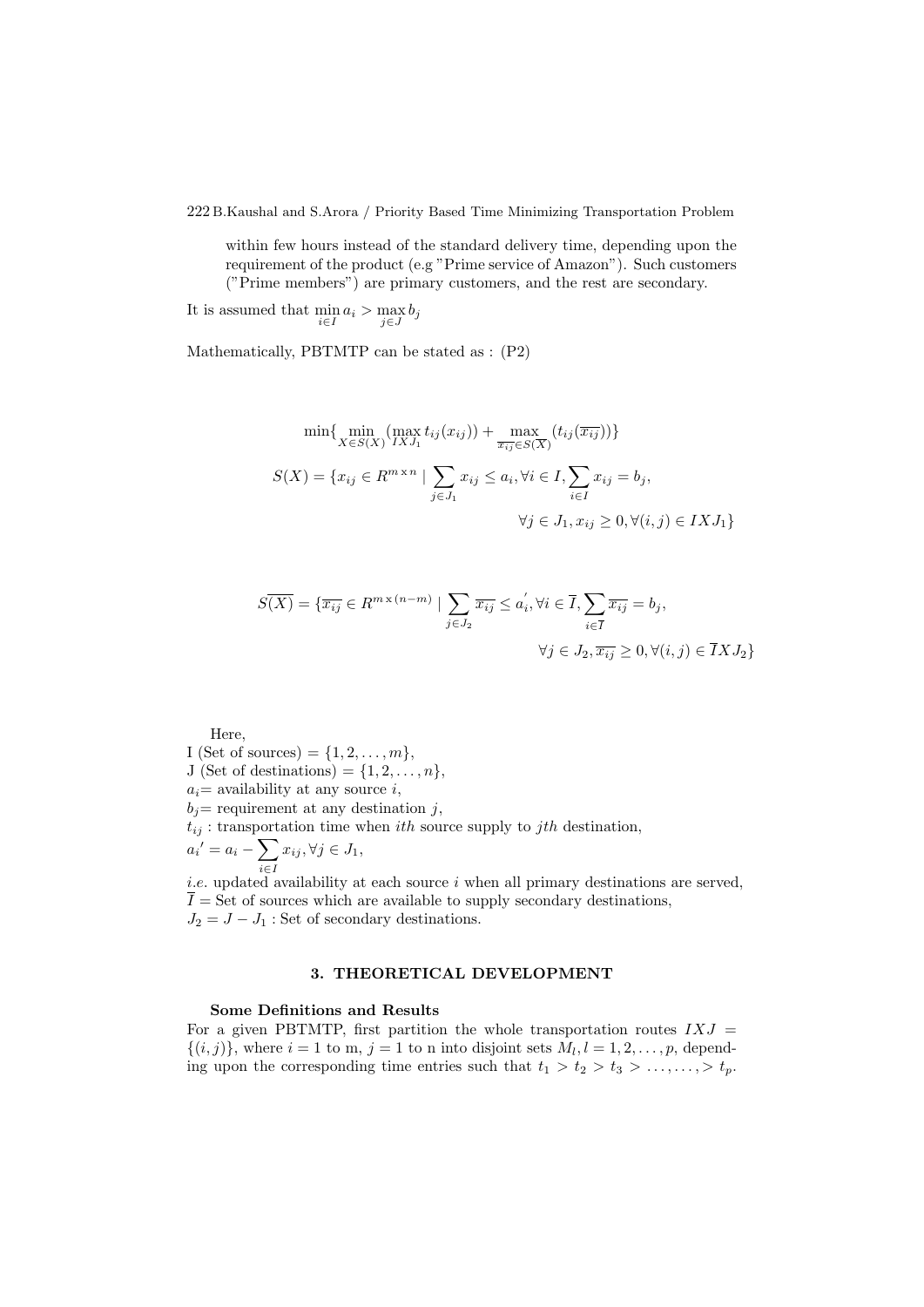Now, corresponding to each defined set  $M_l$ , positive weights are attached, say  $\lambda_{p-l+1}$  for  $l=1,2,\ldots,\ldots,p$ , where  $\lambda_{l+1} >> \lambda_l, \forall l=1,2,\ldots,\ldots,p-1$ . One can refer Mazzolla and Neebee [13], and Sherali [17] for computation of values of  $\lambda$ .

#### 1. Sherali's Technique

- The values of  $\lambda_{p-l+1}$  are given as  $\lambda_{p-l+1} = B^{p-l}, l = 1, 2, \ldots, p.$  $B = 1 + Max[UB(\sum \sum$  $(i,j) \in M_l$  $x_{ij}, l = 1, 2, \ldots, p$ , where UB denote the upper bound.
- The values of  $\lambda_{p-l+1}$  are found as  $\lambda_1=1$  $u_{p-l+1} = u_{p-l} + \lambda_{p-l+1} \sum$  $x_{ij}, l = p-1, p-2, \ldots, \ldots, 2, 1.$

 $M_l$ 

This gives

$$
u_p = \lambda_p \sum_{(i,j)\in M_1} x_{ij} + \lambda_{p-1} \sum_{(i,j)\in M_2} x_{ij} + \ldots + \lambda_1 \sum_{(i,j)\in M_p} x_{ij}
$$

2. Mazzola's Technique

$$
\lambda_1 = 1
$$
  
\n $\lambda_l = (m + n - 1)\lambda_{l-1} + 1, l = 2, 3, \dots, p$ 

Here, we have followed Mazzola's technique [13] for computation of weights. Now, we find the optimal solution of Stage-I by the following cost minimizing transportation problem(CMTP)

$$
\min Z(X) = \min_{X \in S(X)} \sum \sum_{(i,j) \in IXJ} c_{ij} x_{ij}
$$

$$
c_{ij} = \begin{cases} 0 & \forall (i,j) \in \overline{I}XJ_2 \\ \lambda_{p-l+1} & \forall (i,j) \in (IXJ_1) \cap M_l, l = 1, 2, \dots, p \end{cases}
$$
 (CP)

Let  $T_1^o$  &  $T_2^o$  be the time corresponding to OBFS (Optimal Basic Feasible Solution) of problem CP. The next pair of solutions can be obtained by the restricted version of (CP) i.e.  $(CP_k)$ . Let  $T_1^{k-1}, T_2^{k-1}$  be the corresponding time of Stage I and Stage II, where  $T_1^{k-1}$ ,  $T_2^{k-1} \in \{t_1, t_2, \ldots, t_p\}$ , then the next pair of solutions can be obtained as  $T_1^k \& T_2^k$ , respectively.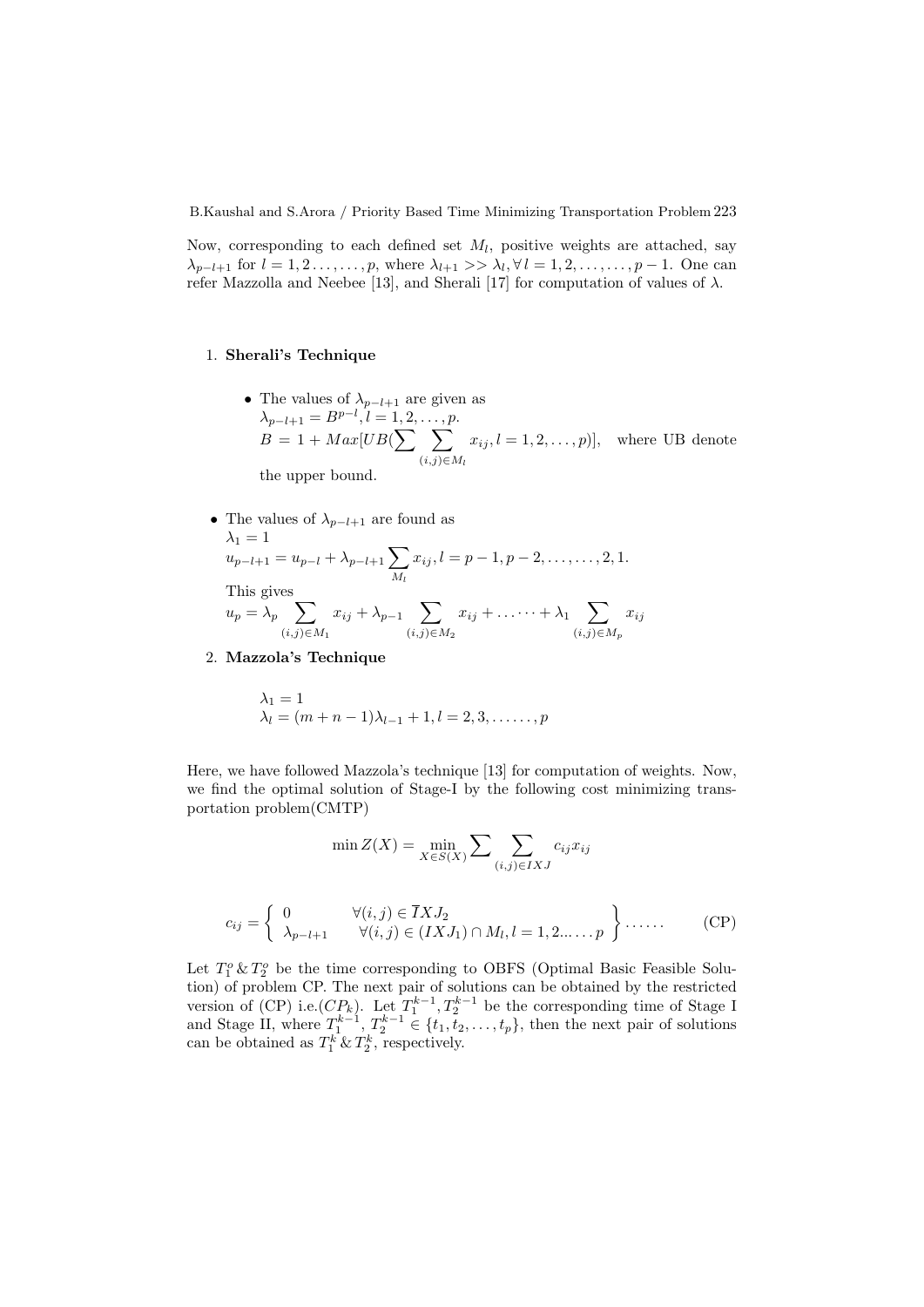$$
(\text{CP}_k) \qquad \min_{x \in S(X)} \sum \sum_{(i,j) \in IXJ} c_{ij} x_{ij}
$$

$$
c_{ij} = \begin{cases} M & \text{if } t_{ij} \ge T_2^{k-1}, (i,j) \in \overline{I}XJ_2 \\ 0 & \text{if } t_{ij} < T_2^{k-1}, (i,j) \in \overline{I}XJ_2 \\ \lambda_{p-l+1}, \ \forall (i,j) \in (\overline{I}XJ_1) \cap M_l, l = 1, 2, \dots, p \end{cases}
$$

### M-Feasible Solution

The problem  $(CP_k)$  is said to be M-feasible if there exists a feasible solution which satisfies the following condition, i.e.  $x_{ij} = 0 \; \forall (i, j) \in IXJ$  for which  $t_{ij} = M$ .

**Theorem 1.** Let  $(T_1^k, T_2^k)$  be the time corresponding to primary and secondary destinations at any  $k^{th}$  iteration. Then there does not exist a pair such that  $T_2 \, <\, T_2^{k-1}$  and  $T_1 \, <\, T_1^k$ . (i.e.  $T_1^k$  is the minimum time of primary destinations corresponding to secondary destinations time).

*Proof.* Let there exists a pair  $(T_1, T_2)$  for which the above conditions are satisfied, i.e.  $T_2 < T_2^{k-1}$  and  $T_1 < T_1^k$ . Let  $T_1 = t^u$ ;  $T_1^k = t^v$  for some  $u, v \in \{1, 2, ..., p\}$ . Since  $T_1 < T_1^k$  therefore,  $t^u < t^v$  this implies  $u > v$  $\Rightarrow$   $-u < -v$  $\Rightarrow p - u < p - v$  $\Rightarrow p - u + 1 < p - v + 1$ Therefore  $Z(X) = \sum \ \sum$  $(i,j) \in IXJ$  $(c_{ij}x_{ij}) = \sum_{i=1}^{p}$  $_{l=1}$  $(\lambda_{p-l+1})(\sum)$  $(i,j) \in M_l$  $x_{ij}$ ) =  $\sum_{i=1}^{p}$  $_{l=u}$  $(\lambda_{p-l+1})(\sum)$  $(i,j) \in M_l$  $x_{ij}$ Also  $Z(X^k) = \sum$  $(i,j) \in (IXJ)$  $(c_{ij}x_{ij}^k) = \sum^p$  $_{l=v}$  $(\lambda_{p-l+1})(\sum)$  $(i,j) \in M_l$  $x_{ij}^k$ Since  $\lambda_i >> \lambda_j$  for  $i > j$ , where  $(i, j) \in \{1, 2, \ldots, p - 1\}$  $\sum_{i=1}^{p}$  $_{l=u}$  $\lambda_{p-l+1}(\sum)$  $(i,j) \in M_l$  $(x_{ij}) < \sum_{i=1}^{p}$  $_{l=v}$  $\lambda_{(p-l+1)}($   $\sum$  $(i,j) \in M_l$  $x_{ij}^k$  $Z(X) < Z(X^k)$ 

Hence, there is a contradiction. Therefore,  $T_1^k \leq T_1$ .

Theorem 2. The optimal solution corresponding to Stage-I is found using (CP).

*Proof.* The proof follows on same lines of Theorem1.  $\Box$ 

**Remark 3.** With the formation of  $(CP_k)$ , it is found that  $T_2^o > T_2^1 > \ldots \cdots > T_2^t$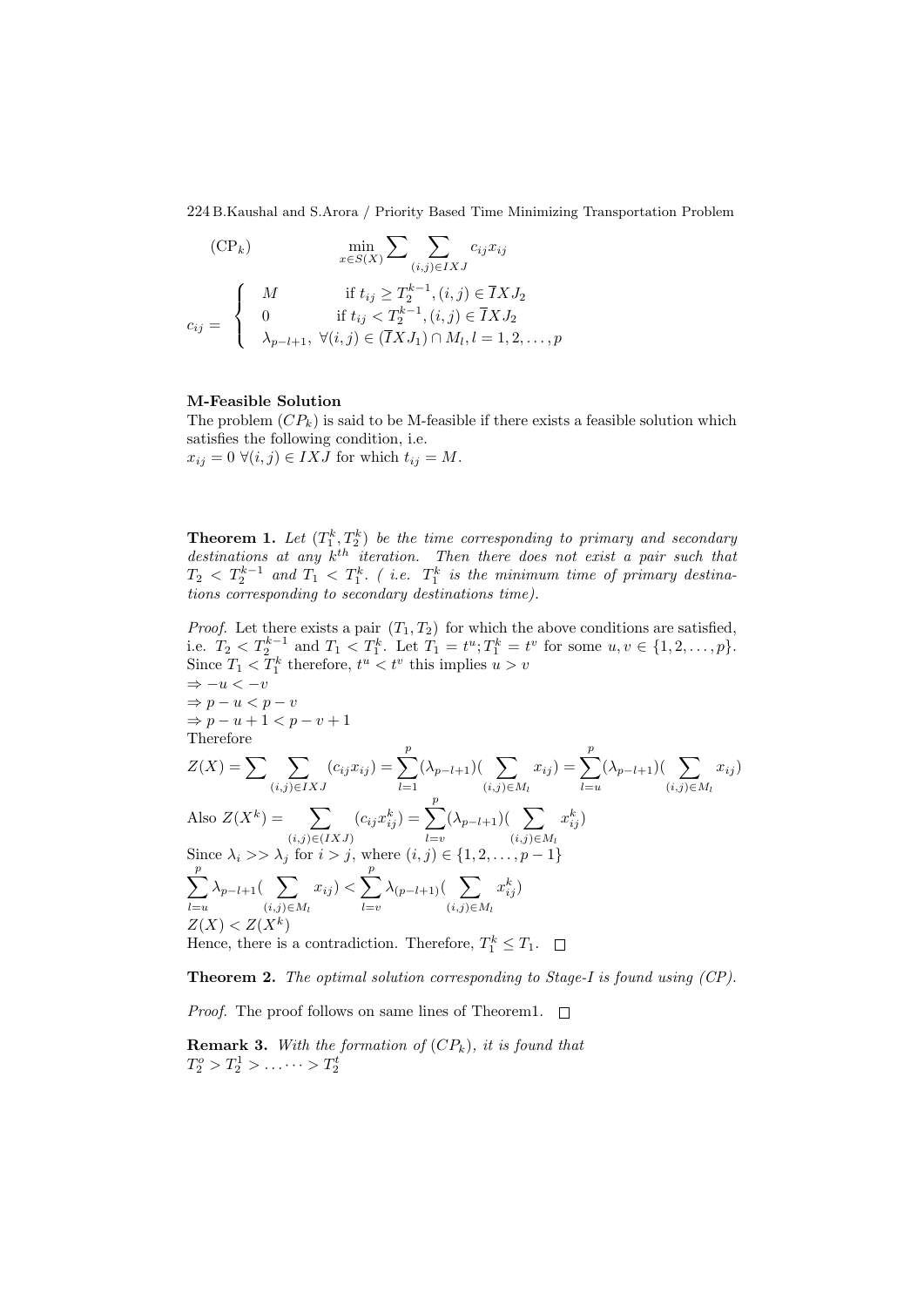$T_1^o \leq T_1^1 \leq \ldots \cdots \leq T_1^t,$ where  $T_1^t$ , be the Stage-I time coresponding to the optimal solution of  $(CP_t) \& (CP_{t+1}),$ is not M-Feasible. Proof:- Let  $T_1^{k+1} < T_1^k$ , for some k  $Z_k \& Z_{k+1}$  be the corresponding objective function value, we find  $Z_{k+1} < Z_k$  as  $T_1^{k+1} < T_1^k$ .  $X^{k+1}$  is the optimal solution, which is a contradiction as  $X_k$  is the optimal solution.

**Remark 4.** If the problem  $(CP_{t+1})$  is not M-feasible, then optimal time of Stage-II is  $T_2^t$ .

**Theorem 5.** The optimal solution of PBTMTP is given by  $\min_{k=1,2,\dots,t} [T_1^k + T_2^k]$ , where  $(T_1^k$  and  $T_2^k, k \geq 0)$  are the generated pairs corresponding to Stage-I and Stage-II, respectively.

*Proof.* Let us consider,  $\exists$  a pair  $X' = (T_1, T_2)$  such that  $T_1 + T_2 < \min_{k=1,2,\dots,t} [T_1^k + T_2^k]$ . We know that  $T_2^o > T_2^1 > \ldots \cdots > T_2^t \& T_1^o \leq T_1^1 \leq \ldots \cdots \leq T_1^t$ . Hence, the following cases arise

- 1. **Case I:** Let  $T_2 > T_2^o$  ...(1) By consruction of (CP),  $T_1^o$  be the optimal time therefore,  $T_1^o \leq T_1 \quad \dots (2)$ From  $(1)$  and  $(2)$  we get  $T_1 + T_2 > T_1^o + T_2^o$  $\Rightarrow$ T<sub>1</sub> + T<sub>2</sub> > min<sub>k=0,1,...,t</sub>[T<sub>1</sub><sup>k</sup> + T<sub>2</sub><sup>k</sup>]
- 2. Case II: Let  $T_2 < T_2^t$  $\Rightarrow$  that X' be the optimal solution of problem  $(CP_{t+1})$ , which is not possible as  $(CP_{t+1})$  is not M-feasible.
- 3. **Case III:** Let  $T_2 \in (T_2^o, T_2^t)$ This implies either  $T_2 = T_2^k$  for some  $k = \{0, 1, ..., t\}$ , or  $T_2 \in (T_2^{k-1}, T_2^k)$ 
	- If  $T_2 = T_2^k$  for some  $k = \{0, 1, \ldots, t\}$ , then by construction of  $(CP_k)$ , we get  $X'$  be the M-feasible solution of  $(CP_k)$ . As,  $T_1 \geq T_1^k$ <br>we get,  $T_1 + T_2 \geq T_1^k + T_2^k$ <br> $\Rightarrow$   $T_1 + T_2 \geq \min_{k=0,1,...,t} [T_1^k + T_2^k]$
	- If  $T_2 \in (T_2^{k-1}, T_2^k)$ i.e. if  $T_2^k < T_2 < T_2^{k-1}$ we get,  $X'$  is the M-feasible solution of problem  $(CP_k)$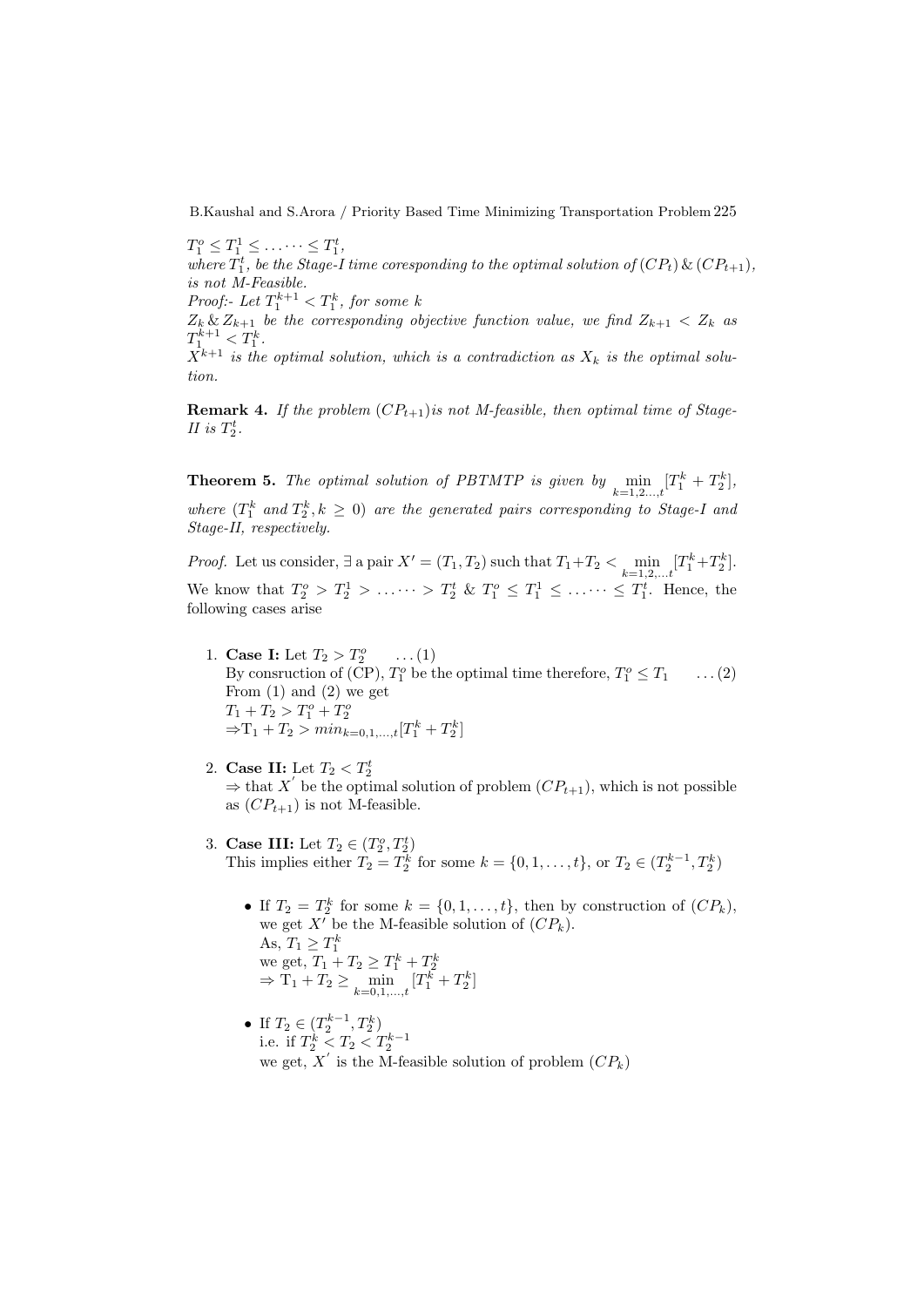but  $T_1 \geq T_1^k$ , as  $T_1^k$  is the minimum time of  $(CP_k)$  corresponding to Stage-I and  $T_2 > T_2^k$ . Thus, we have  $T_1 + T_2 > T_1^k + T_2^k$ <br>  $\Rightarrow$   $T_1 + T_2 > \min_{k=0,1,...,t} [T_1^k + T_2^k]$ 

Hence, there exists no feasible solution  $X'$  which would yield a minimum value less than  $\min_{k=0,1,\ldots,t} [T_1^k + T_2^k]$ . Thus, optimal solution of PBTMTP is given by  $\min_{k=0,1,...,t} [T_1^k + T_2^k].$ 

## 4. WORKING STEPS

Here, we give the working steps to find the optimal solution to problem  $(P2)$ , using the above mentioned approches.

4.1. First Approach

Initial Step Find the optimal solution of problem (CP) and label the time corresponding to Stage-I and Stage-II as time  $T_1^o$  and  $T_2^o$ , respectively.

**General Step** If  $(T_1^{k-1}, T_2^{k-1})$  are the time corresponding to Stage-I and Stage-II for  $k \geq 1$ , then solve  $(CP_k)$  for the next pair of solutions, i.e.  $(T_1^k, T_2^k).$ 

**Terminal Step** If OBFS obtained by solving  $(CP_k)$  is not M-feasible, then stop, and the optimal value is given by  $\min_{k=0,1,\dots,t-1} [T_1^k + T_2^k]$ .

4.2. Second Approach

Now, we find lexicographic optimal solution to problem (P2)

## Lexicographic Optimal Solution(LOS)

Let  $F: S \to R^q$  be the q-dimensional function, where  $S \subset R^q$  and  $f_k$  be the kth component of F. Let  $X \in S$  be the lexicographic feasible solution, in addition to minimizing the function  $f_1$ , one is also interested to minimize  $f_2$  and if  $f_1$  is as small as possible and if  $f_1$ and  $f_2$  are as small as possible then to minimize  $f_3$ and so on. Hence, lexicographic optimal solution (LOS) of any time minimization transportation (P1) is given by  $Lexmin_{X \in S} F(X)$ .

A feasible solution  $\overline{X} \in S$  is lexicographically better than  $X \in S$  for lexicographic general optimization problem (LGOP) if there exists an index  $k \in \{1, 2, \ldots, \ldots, p-$ 1}, such that  $f_r(\overline{X}) = f_r(X), r = 1, 2, \ldots, k \& f_{r+1}(\overline{X}) < f_{r+1}(X)$ . It is represented by  $F(X) < F(X)$ , or we can say, X is LOS of LGOP if there does not exist  $X \in S$  for which  $F(X) < F(\overline{X})$ , where (LGOP) is  $Lexmin_{X \in S} F(X)$ . The Lexicographic time minimization transportation problem can be defined as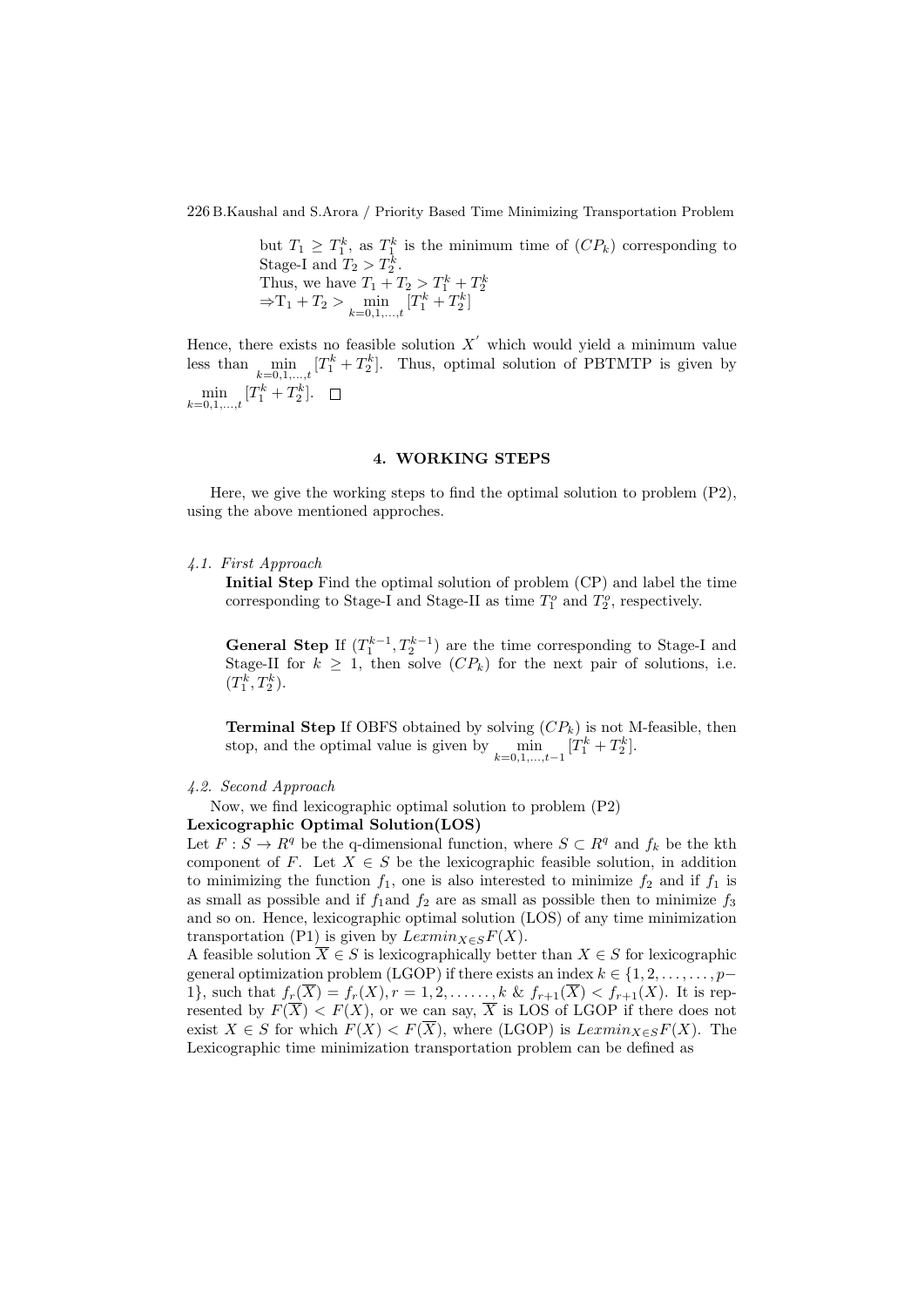$$
(LTMTP): Lexmin_{X \in S} F(X)
$$

Any  $rth$  component of  $F(X)$  is given by

 $f_r(X) = \sum \sum$  $(i,j) \in M_r$  $c_{ij}x_{ij}, r = 1, 2, \ldots, p$ . Now, to find the optimal solution we find  $Lexmin[f_1(X), f_2(X), \ldots, f_p(X)],$ i.e. Lexmin  $\sum \sum$  $(i,j) \in M_1$  $c_{ij}x_{ij}, \sum \sum$  $(i,j) \in M_2$  $c_{ij}x_{ij}, \ldots, \ldots, \sum \quad \sum$  $(i,j) \in M_p$  $c_{ij}x_{ij}$ 

**Theorem 6.** The necessary and the sufficient condition for  $\overline{X}$  to be LOS of (LGOP) is that X is the optimal solution of  $\min_{X \in S}$  $\sum_{i=1}^{p}$  $r=1$  $\lambda_r f_r(X)$ , where F is a nonconstant p-dimentional vector function, and  $\lambda_1, \lambda_2, \ldots, \lambda_p$  are positive real numbers such that  $\sum_{n=1}^{p}$  $r=1$  $\lambda_r f_r(X)$  has the sign of  $\lambda_t f_t(X)$  where  $t = \min_{r=1,2,\dots,p} (r : f_r(X) \neq 0)$ .

*Proof.* One can refer to Theorem 1 of [2], or to Appendix A.  $\square$ 

### Working Steps

- **Step 1** Partition the cells  $(i, j) \in IXJ$  into disjoint sets  $M_l, l = 1, 2, \ldots, p$  according to the time entries such that  $t_1 > t_2 > t_3, \ldots, \ldots, t_p$ .
- **Step 2** Attach weights, say  $\lambda_{p-l+1}$  to each of the above set  $M_l, l = 1, 2, \ldots, \ldots, p$ such that  $\lambda_{l+1} > \lambda_l, \forall l = 1, 2, \ldots, \ldots, p-1$ . These weights can be calculated using [13].

```
Step 3 While (true)
```
Find the optimal solution of  $\sum_{i=1}^{p}$  $l=1$  $\lambda_l(\sum\sum)$  $M_l$  $c_{ij}x_{ij}$ ) using UV method.

**Step 4** Find  $T^r = Max(t_{ij})$ 

- If  $T^r$  is M-feasible Start If For this solution  $T^r$  find  $[T_r, T_{r'}]$ , i.e. the time corresponding to primary and secondary destinations, respectively. End If
- Else Start Else  $T<sup>r</sup>$  is non M-feasible. Break End Else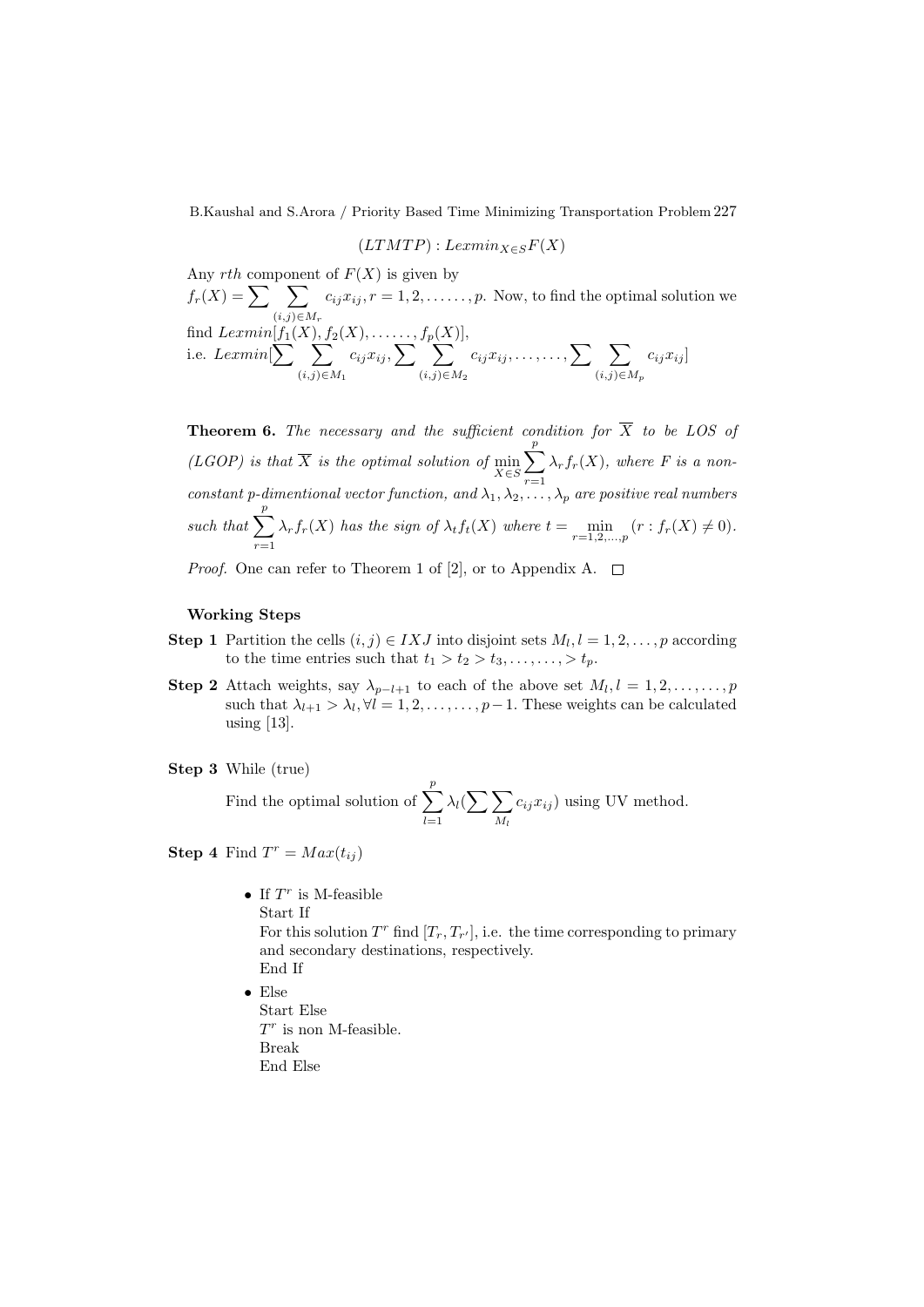**Step 5** Find  $f_r = [T_r + T_{r'}].$ 

- Step 6 Set  $t_{ij} = M \ \forall t_{ij} > T^r$ . End While Loop
- Step 7 Stop. For each pair of lexicographic solution, we find  $Minf_r = Min[T_r + T_{r'}] = T, r = 1, 2, ..., p$ Hence,  $T = (T_r, T_{r'})$  is the lexicographical optimal solution.

#### 5. NUMERICAL ILLUSTRATION

Consider the following  $6X8$  priority based time minimization transportation problem as shown in Table 1. Each cell represents the time of transportation between every source destination pair. Entries which are marked bold show primary destinations, and others show secondary destination.  $I = \{1, 2, 3, 4, 5, 6\}$ =Number of given sources  $J = \{1, 2, 3, 4, 5, 6, 7, 8\}$ =Number of given destinations  $J_1 = \{1, 3, 4, 6, 8\}$ =Primary destinations  $J_2 = \{2, 5, 7\}$  = Secondary destinations

Now, partition various time entries given as  $t_1(= 13) > t_2(= 12) > t_3(= 10) >$  $t_4(= 9) > t_5(= 8) > t_6(= 7) > t_7(= 6) > t_8(= 5) > t_9(= 4) > t_{10}(= 3) > t_{11}(=$  $2) > t_{12} (= 1)$ . Here,  $t_p = t_{12}$ , so  $p = 12$ Let  $M_l = \{(i, j) : t_{ij} = t^l\}, l = \{1, 2, ..., p\}$  and  $\lambda_{p-l+1}$  be the weights attached to the set  $M_l$  shown in Table 2,  $M_1 = \{(2, 1), (3, 2), (4, 8), (4, 7), (5, 5)\}$  $M_2 = \{(2, 4), (2, 5), (5, 6), (5, 8)\}$  $M_3 = \{(1, 7), (2, 6), (6, 2)\}\$  $M_4 = \{(1, 4), (2, 7), (3, 4), (3, 7), (4, 5), (6, 1)\}\$  $M_5 = \{(3, 1), (3, 6), (6, 4)\}$  $M_6 = \{(1, 3), (6, 5), (6, 8)\}$  $M_7 = \{(1, 8), (2, 3), (3, 8), (4, 6), (5, 2), (5, 4), (6, 6)\}$  $M_8 = \{(1, 1), (1, 5), (5, 7), (6, 5), (6, 8)\}$  $M_9 = \{(2, 2), (4, 1), (4, 3), (4, 4), (6, 3), (6, 7)\}\$  $M_{10} = \{(1, 2), (2, 8), (3, 5)\}\$  $M_{11} = \{(3,3), (5,1), (5,3)\}$  $M_{12} = \{(1,6), (4,2)\}\$ 

Then define the corresponding cost minimizing transportation problem(CP)(Ref. Table 2).

**Iteration 1** An OBFS of (CP) gives Stage-I time as  $T_1^o = 4$  and Stage-II time as  $T_2^o = 13$  with the corresponding solution given as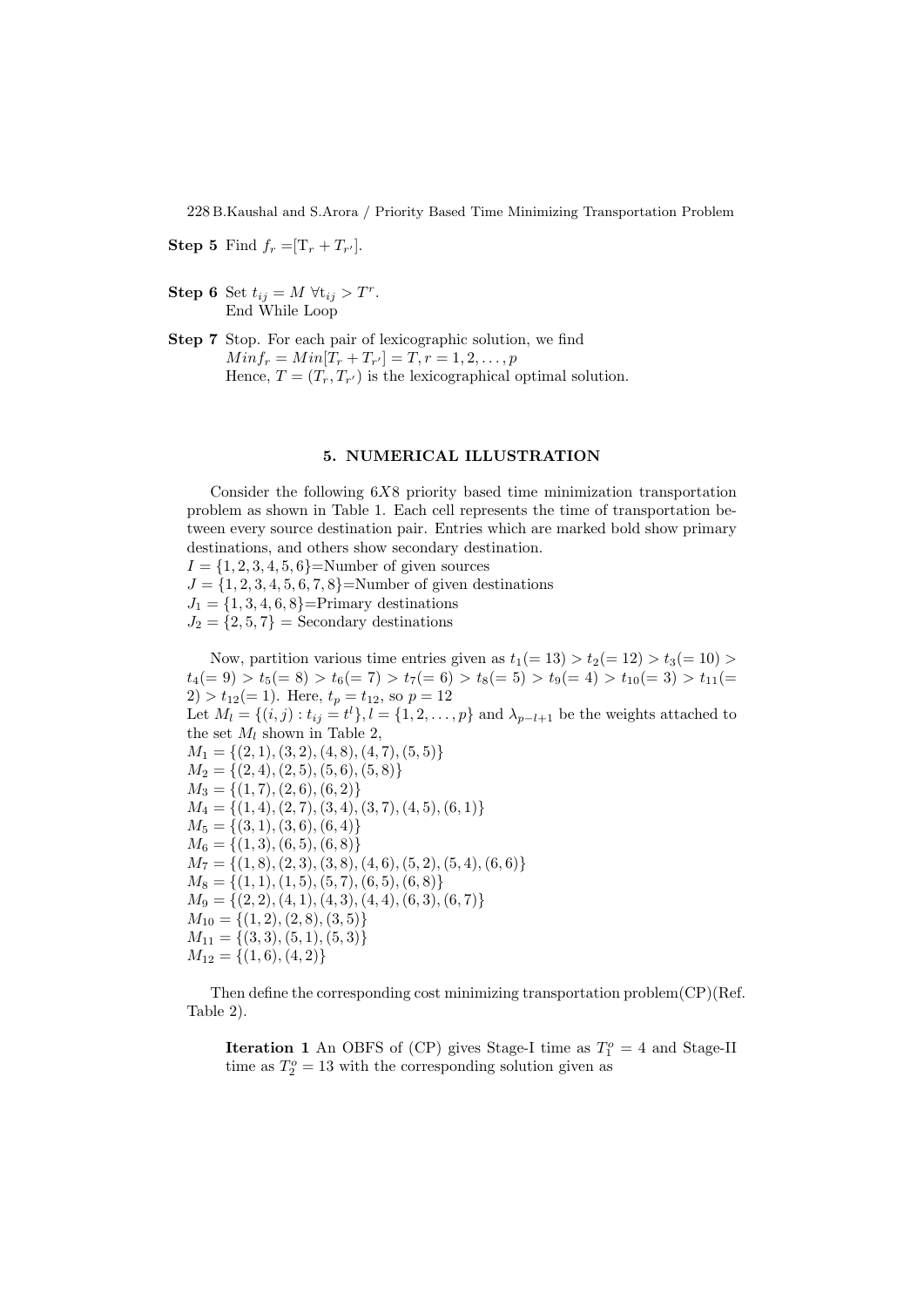| $\bf{5}$         | 3            | $\overline{\mathbf{7}}$ | 9                       | $\overline{5}$ | $\mathbf 1$      | 10               | $\bf{6}$       | $\overline{9}$ |
|------------------|--------------|-------------------------|-------------------------|----------------|------------------|------------------|----------------|----------------|
| 13               | $\,4\,$      | $\bf{6}$                | 12                      | 12             | 10               | $\boldsymbol{9}$ | $\bf{3}$       | 8              |
| $\bf 8$          | 13           | $\boldsymbol{2}$        | $\boldsymbol{9}$        | $\sqrt{3}$     | 8                | 9                | $\bf 6$        | 8              |
| $\boldsymbol{4}$ | $\mathbf{1}$ | $\boldsymbol{4}$        | $\overline{\mathbf{4}}$ | $\,9$          | $\boldsymbol{6}$ | 13               | 13             | 10             |
| $\bf 2$          | $\,6\,$      | $\boldsymbol{2}$        | $\bf 6$                 | $13\,$         | 12               | $\bf 5$          | ${\bf 5}$      | $\overline{9}$ |
| $\boldsymbol{9}$ | 10           | $\boldsymbol{4}$        | 8                       | $\overline{7}$ | $\bf 6$          | $\overline{4}$   | $\overline{4}$ | 8              |
| $\bf 5$          | 8            | $\,6\,$                 | $\overline{2}$          | $\,6\,$        | 3                | $\overline{2}$   | 3              |                |

Table 1: Entries in each cell shows trasportation time between sources and destinations, the rightmost entry shows the availability at each source, entries at the bottom show the demand at each destination.

Stage-I:  $x_{16} = 3, x_{28} = 3, x_{33} = 2, x_{53} = 4, x_{44} = 2, x_{51} = 5, x_{53} = 4, \text{ and}$ otherwise  $x_{ij} = 0$ Stage-II:  $\overline{x_{45}} = 6$ ,  $\overline{x_{47}} = 2$ ,  $\overline{x_{62}} = 8$  and otherwise  $\overline{x_{ij}} = 0$ Hence, the first generated pair is (4,13).

**Iteration 2** An OBFS of (CP) gives Stage-I time as  $T_1^o = 4$  and Stage-II time as  $T_2^o = 10$  with the corresponding solution given as Stage-I:  $x_{16} = 3, x_{28} = 3, x_{33} = 2, x_{53} = 4, x_{44} = 2, x_{51} = 5, x_{53} = 4,$  and otherwise,  $x_{ij} = 0$ Stage-II:  $\overline{x_{45}} = 6, \overline{x_{37}} = 2, \overline{x_{62}} = 8$ , otherwise,  $\overline{x_{ij}} = 0$ Hence, the first generated pair is (4,10).

**Iteration 3** An OBFS of (CP) gives Stage-I time as  $T_1^o = 4$  and Stage-II time as  $T_2^o = 7$  with the corresponding solution given as Stage-I:  $x_{16} = 3, x_{28} = 3, x_{33} = 2, x_{53} = 4, x_{44} = 2, x_{51} = 5, x_{53} = 4, \text{ other}$ wise,  $x_{ij} = 0$ Stage-II:  $\overline{x_{42}} = 8, \overline{x_{65}} = 6, \overline{x_{67}} = 2$ , otherwise,  $\overline{x_{ij}} = 0$ Hence, the first generated pair is (4,7).

**Iteration 4** An OBFS of (CP) gives Stage-I time as  $T_1^o = 4$  and Stage-II time as  $T_2^o = 3$  with the corresponding solution given as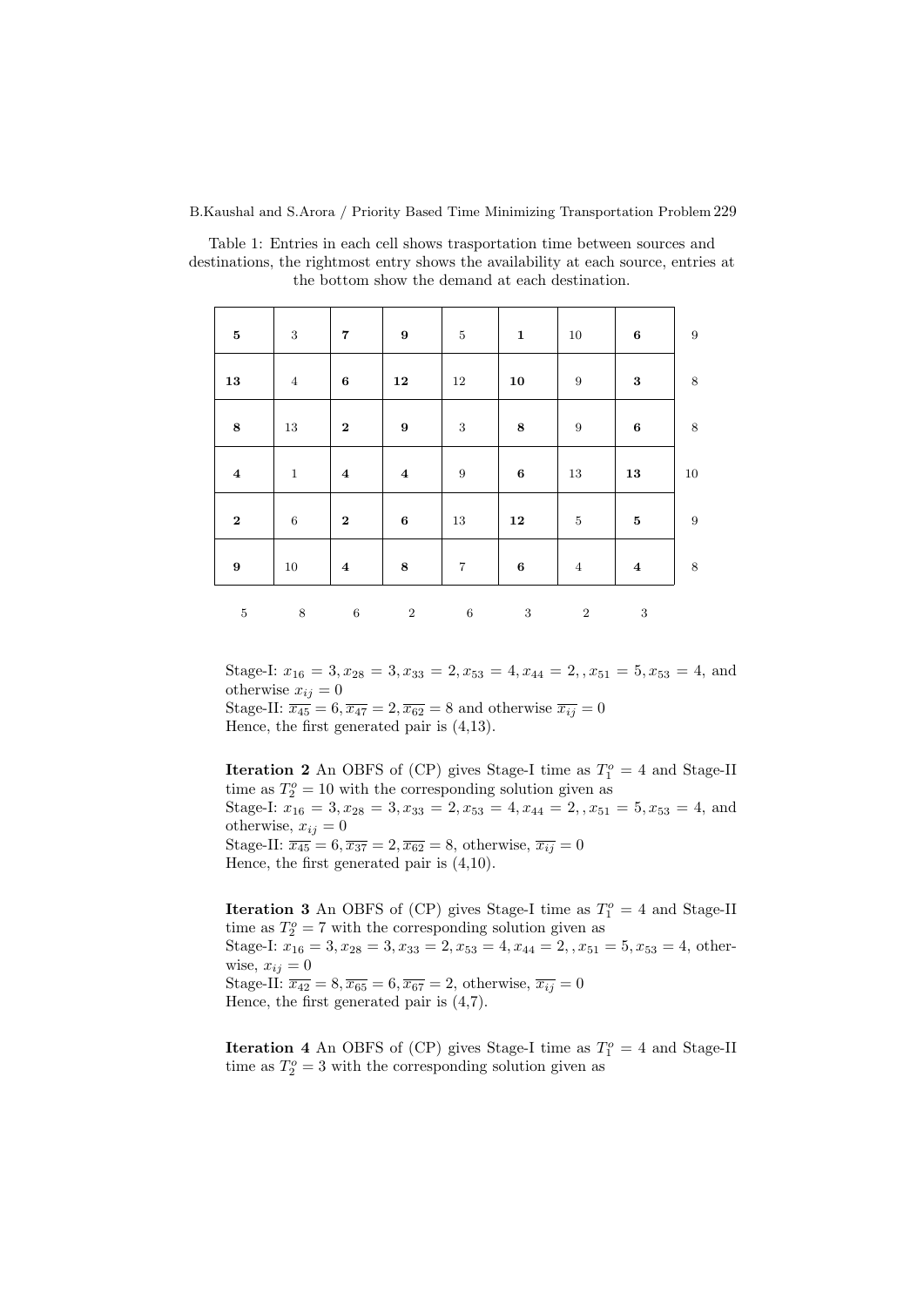230 B.Kaushal and S.Arora / Priority Based Time Minimizing Transportation Problem Table 2: Cost minimizing problem when weights are assigned using Mazzolla [13]

| $\lambda_5$    | $\boldsymbol{0}$ | $\lambda_7$ | $\lambda_9$    | $\boldsymbol{0}$ | $\lambda_1$    | $\boldsymbol{0}$ | $\lambda_6$    |
|----------------|------------------|-------------|----------------|------------------|----------------|------------------|----------------|
| $\lambda_{12}$ | $\boldsymbol{0}$ | $\lambda_6$ | $\lambda_{11}$ | $\boldsymbol{0}$ | $\lambda_{10}$ | $\boldsymbol{0}$ | $\lambda_3$    |
| $\lambda_8$    | $\boldsymbol{0}$ | $\lambda_2$ | $\lambda_9$    | $\boldsymbol{0}$ | $\lambda_8$    | $\boldsymbol{0}$ | $\lambda_6$    |
| $\lambda_4$    | $\boldsymbol{0}$ | $\lambda_4$ | $\lambda_4$    | $\boldsymbol{0}$ | $\lambda_6$    | $\boldsymbol{0}$ | $\lambda_{12}$ |
| $\lambda_2$    | $\boldsymbol{0}$ | $\lambda_2$ | $\lambda_6$    | $\boldsymbol{0}$ | $\lambda_{11}$ | $\boldsymbol{0}$ | $\lambda_{11}$ |
| $\lambda_9$    | $\boldsymbol{0}$ | $\lambda_4$ | $\lambda_8$    | $\boldsymbol{0}$ | $\lambda_6$    | $\boldsymbol{0}$ | $\lambda_7$    |

Stage-I:  $x_{16} = 3, x_{28} = 3, x_{33} = 2, x_{53} = 4, x_{44} = 2, x_{51} = 5, x_{53} = 4, \text{ other}$ wise,  $x_{ij} = 0$ 

Stage-II:  $\overline{x_{42}} = 8, \overline{x_{35}} = 6, \overline{x_{67}} = 2$ , otherwise,  $\overline{x_{ij}} = 0$ Hence, the first generated pair is (4,3).

# Second Approach

Step 1 Partition various time entries given as  $t_1(= 13) > t_2(= 12) > t_3(= 10) > t_4(= 9) > t_5(= 8) > t_6(= 7) > t_7(= 6) >$  $t_8(= 5) > t_9(= 4) > t_{10}(= 3) > t_{11}(= 2) > t_{12}(= 1)$ . Here,  $t_p = t_{12}$ , so  $p = 12$ . Let  $M_l = \{(i, j) : t_{ij} = t^l\}$  and  $\lambda_{p-l+1}$  be the weights attached to the set  $M_l$  shown in Table 3.  $M_1 = \{(2, 1), (3, 2), (4, 8), (4, 7), (5, 5)\}$  $M_2 = \{(2, 4), (2, 5), (5, 6), (5, 8)\}$  $M_3 = \{(1, 7), (2, 6), (6, 2)\}\$  $M_4 = \{(1, 4), (2, 7), (3, 4), (3, 7), (4, 5), (6, 1)\}\$  $M_5 = \{(3, 1), (3, 6), (6, 4)\}\$  $M_6 = \{(1,3), (6,5), (6,8)\}\$  $M_7 = \{(1, 8), (2, 3), (3, 8), (4, 6), (5, 2), (5, 4), (6, 6)\}\$  $M_8 = \{(1, 1), (1, 5), (5, 7), (6, 5), (6, 8)\}$  $M_9 = \{(2, 2), (4, 1), (4, 3), (4, 4), (6, 3), (6, 7)\}\$  $M_{10} = \{(1, 2), (2, 8), (3, 5)\}\$  $M_{11} = \{(3,3), (5,1), (5,3)\}\$  $M_{12} = \{(1,6), (4,2)\}\$ 

Step 2 Attach weights according to Mazzolla technique [13] as shown in Table 3.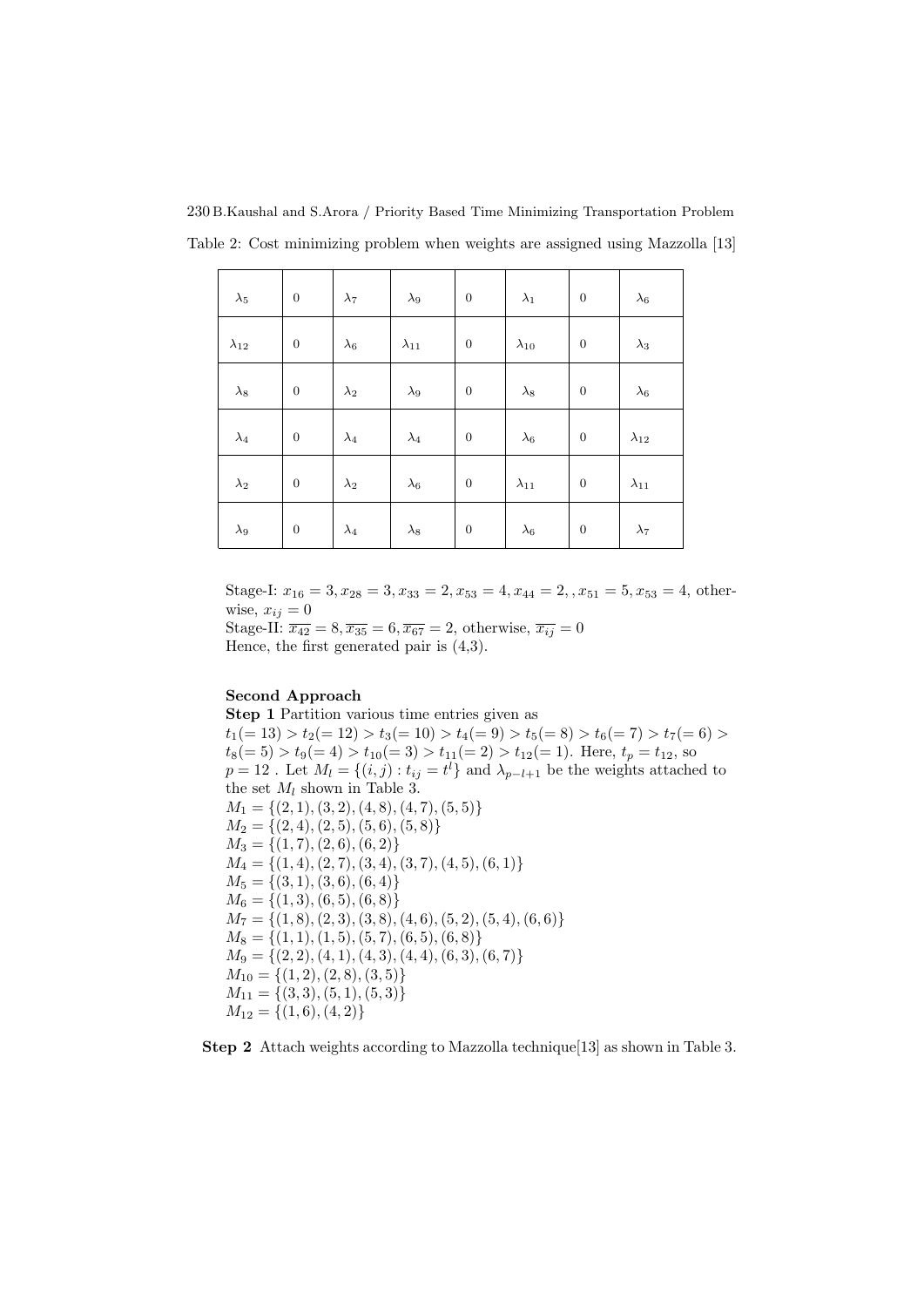Table 3: Entries in each cell represents the weights assigned using Mazzolla's technique[13] corresponding to the given time entries, Bold entries in brackets show the allocations after the first iteration.

| $\lambda_5$    | $\lambda_3(0)$ | $\lambda_7$    | $\lambda_9$    | $\lambda_5$    | $\lambda_1(3)$ | $\lambda_{10}$ | $\lambda_6$    |
|----------------|----------------|----------------|----------------|----------------|----------------|----------------|----------------|
| $\lambda_{12}$ | $\lambda_4$    | $\lambda_6$    | $\lambda_{11}$ | $\lambda_{11}$ | $\lambda_{10}$ | $\lambda_9$    | $\lambda_3(3)$ |
| $\lambda_8$    | $\lambda_{12}$ | $\lambda_2(2)$ | $\lambda_9$    | $\lambda_3(6)$ | $\lambda_8$    | $\lambda_9$    | $\lambda_6$    |
| $\lambda_4$    | $\lambda_1(8)$ | $\lambda_4$    | $\lambda_4(2)$ | $\lambda_9$    | $\lambda_6$    | $\lambda_{12}$ | $\lambda_{12}$ |
| $\lambda_2(5)$ | $\lambda_6$    | $\lambda_2(4)$ | $\lambda_6$    | $\lambda_{12}$ | $\lambda_{11}$ | $\lambda_5$    | $\lambda_{11}$ |
| $\lambda_9$    | $\lambda_{10}$ | $\lambda_4$    | $\lambda_8$    | $\lambda_7$    | $\lambda_6$    | $\lambda_4(2)$ | $\lambda_7$    |

**Step 3** Find the optimal solution to  $\sum_{n=1}^{12}$  $_{l=1}$  $\lambda_l(\sum\sum)$  $M_l$  $c_{ij}x_{ij}$ ) using UV method.

**Step 4** Find  $T^1 = Max(t_{ij}) = T^1 = 4$  (Ref. Table 3). It is M-feasible solution and  $(T_1, T_{1'}) = (4, 3)$ .

**Step 5** Find  $f_1 = [T_1 + T_{1'}] = (4+3) = 7$ .

Step 6 For all  $t_{ij} > 4$ , set  $t_{ij} = M$ .

**Step 3** Find the optimal solution of  $\sum_{n=1}^{\infty}$  $r=1$  $\lambda_r(\sum \sum$  $M_r$  $c_{ij}x_{ij}$ ) using UV method.

**Step 4** Find  $Max(t_{ij}) = T^1 = M$ , it is Non M-feasible solution.

**Step 7** Stop. The LOS is obtained and is equal to  $min(f_1) = 7$ .

# 6. COMPUTATIONAL DETAILS

The algorithm has been coded in MATLAB and successfully verified for random generated PBTMTP of different sizes. Implementation is done on Intel Processor i5 with 2.40 gigahertz, 4 gigabyte RAM on 64 - bit window operating system. Table 5 shows the computational behaviour of the algorithm for some classes of a different size.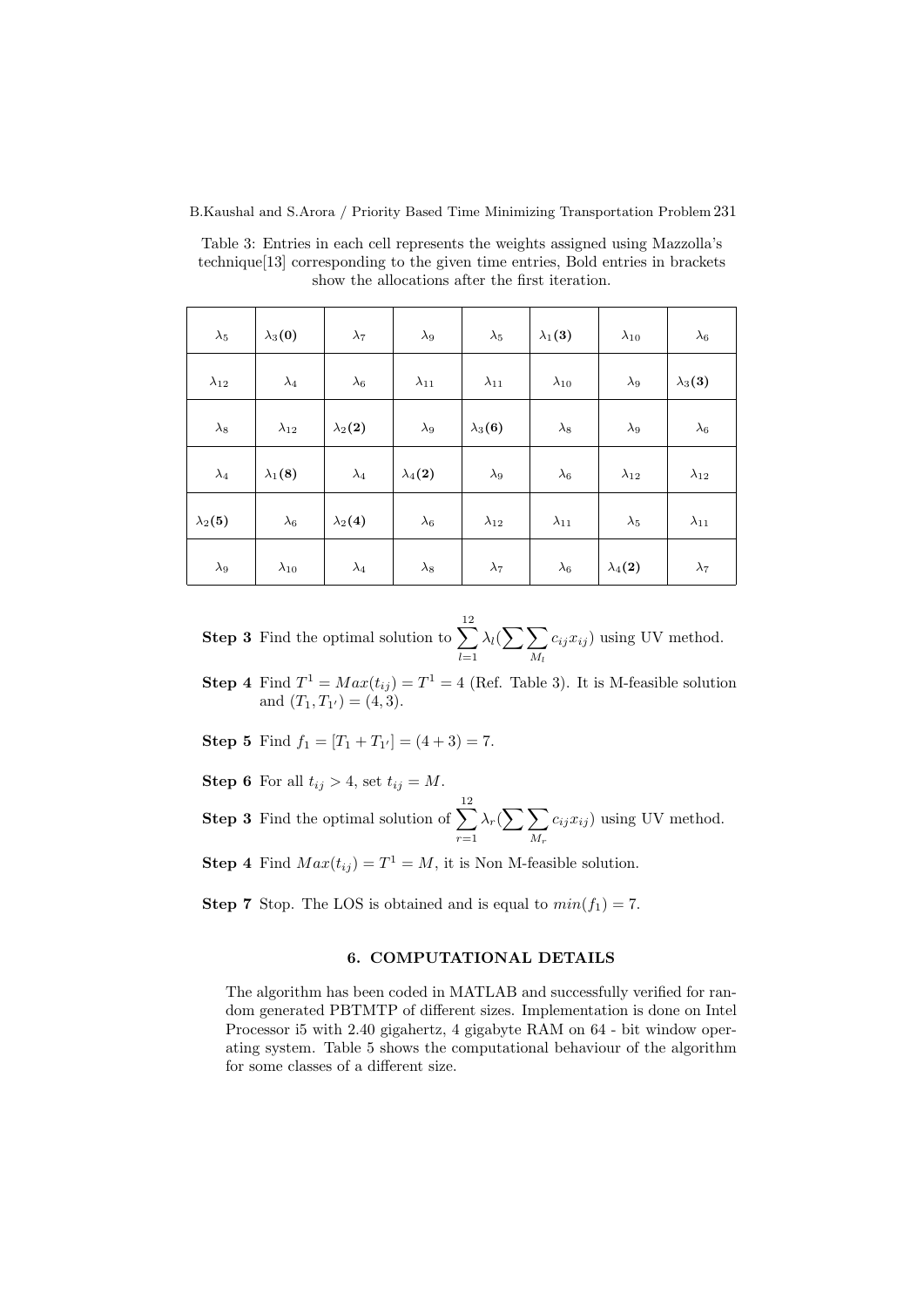| Source(m) | Destination(n) | $Run Time(sec)(Approxch-I)$ | $Run Time(sec)(Approxch-II)$ |
|-----------|----------------|-----------------------------|------------------------------|
| 10        | 10             | 0.024485                    | 0.008345                     |
| 10        | 20             | 0.120363                    | 0.027441                     |
| 20        | 20             | 0.228380                    | 0.054738                     |
| 20        | 30             | 0.531934                    | 0.117426                     |
| 30        | 30             | 1.044533                    | 0.200807                     |
| 30        | 40             | 1.538710                    | 0.304291                     |
| 40        | 40             | 1.432821                    | 0.442290                     |
| 40        | 50             | 2.637870                    | 0.624100                     |
| 50        | 50             | 3.958245                    | 0.846890                     |
| 50        | 60             | 4.405050                    | 1.449748                     |
| 60        | 60             | 7.660967                    | 1.691123                     |
| 60        | 70             | 8.296886                    | 2.367269                     |
| 70        | 70             | 11.020997                   | 2.980602                     |
| 70        | 80             | 13.840961                   | 3.761623                     |
| 80        | 80             | 15.435807                   | 4.309930                     |
| 80        | 90             | 17.392803                   | 4.908302                     |
| 90        | 90             | 22.181180                   | 6.597987                     |

Table 4: Average run time (taken over 1000 instances) of PBTMTP for randomly generated problem of different sizes using MATLAB.

# CONCLUDING REMARKS

- (a) An exact method to find the solution of PBTMTP is proposed using two approaches.
- (b) To the best of authors' knowledge, PBTMTP which is discussed in this paper has not been studied so far. Though, the first proposed approach is motivated by [12], we were unable to solve PBTMTP by first serving secondary destinations, and therefore the approach was modified by first serving the primary destinations. In the absence of any other approach, we are unable to provide any comparative study.
- (c) It is shown that lexicographic optimization converges to the optimal solution faster than the first approach, as listed in Table 4, and shown in the Numerical Illustrations.
- (d) The problem may be extended to the case when there are three or more prior destinations.
- (e) The proposed problem has been coded in MATLAB and tested successfully for randomly generated problems of different sizes.

# Appendix A

Proof of Theorem 6 (Ref. Theorem1 [2])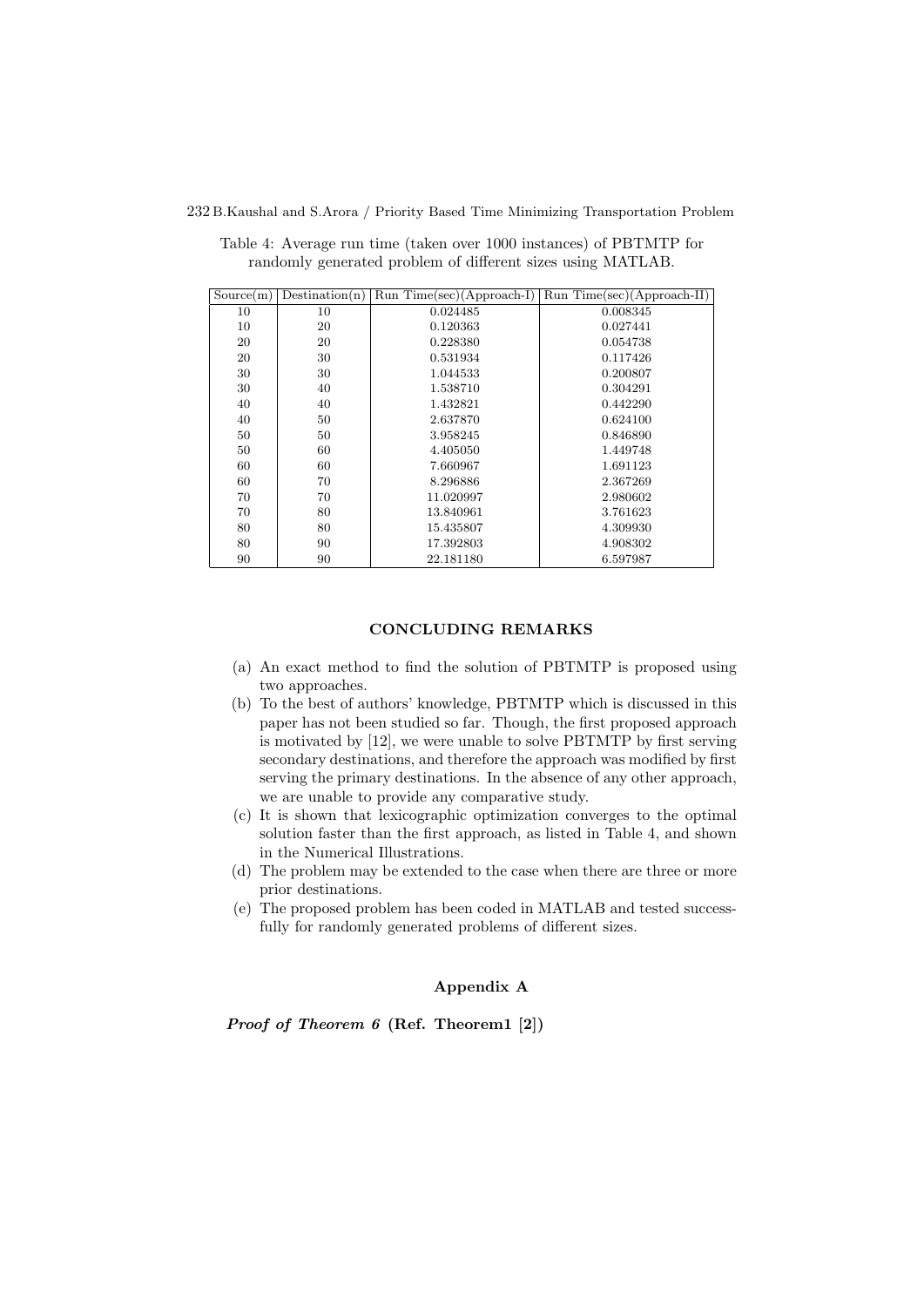*Proof.* Let  $\overline{X}$  be a LOS of (LGOP), hence there does not exist  $X \in S$ , for which  $k \in \{1, 2, ..., p-1\}$  such that  $f_r(X) = f_r(X), r = 1, 2, ..., k$  and  $f_{r+1}(X) < f_{r+1}(X)$ . It means for no  $X \in S$ , we have:

$$
\sum_{r=1}^{p} \lambda_r(f_r(X) - f_r(\overline{X})) = \lambda_{k+1}(f_{k+1}(X) - f_{k+1}(\overline{X})) + \sum_{j=k+2}^{p} \lambda_j(f_j(X) - f_j(\overline{X}))
$$
  
< 0( by the nature of  $\lambda'_r s$ )

Therefore, for no such  $X \in S$ 

$$
\sum_{r=1}^{p} \lambda_r f_r(X) < \sum_{r=1}^{p} \lambda_r f_r(\overline{X})
$$
\nal solution to 
$$
\min \sum_{r=1}^{p} \lambda_r f_r(X).
$$

Thus, X is an optimal solution to  $\min_{X \in S}$  $r=1$  $\lambda_r f_r(X)$ . Converse: Let X be the optimal solution of  $\min_{X \in S}$  $\sum_{i=1}^{p}$  $r=1$  $\lambda_r f_r(X)$ 

This means

$$
\sum_{r=1}^{p} \lambda_r f_r(\overline{X}) \le \sum_{r=1}^{p} \lambda_r f_r(X), \forall X \in S
$$
  
i.e. 
$$
\sum_{r=1}^{p} \lambda_r (f_r(\overline{X}) - f_r(X)) \le 0, \forall X \in S
$$

Now, the following two cases arise

(a) Suppose there exist  $X \in S$  such that

 $\sum_{r=1}^{p} \lambda_r(f_r(\overline{X}) - f_r(X)) = 0$ Let there be an index  $k \in \{1, 2, \ldots, p-1\}$  such that  $f_r(\overline{X}) =$  $f_r(X), r = 1, 2, \ldots, k \& f_{r+1}(X) \neq f_{r+1}(X)$ This implies that  $\sum_{r=1}^{p} \lambda_r(f_r(\overline{X}) - f_r(\overline{X})) = 0$  has the sign of  $\lambda_{r+1}(f_{r+1}(\overline{X}) - f_r(\overline{X}))$  $f_{r+1}(X)$ , and  $\sum^{\overline{p}}$  $r=1$  $\lambda_r(f_r(X) - f_r(X)) \neq 0$ , which is a contradiction. Hence, for any  $X \in S$  for which  $\sum_{i=1}^{p}$  $r=1$  $\lambda_r(f_r(\overline{X})-f_r(X))=0$ , we get  $f_r(X) = f_r(\overline{X}), \forall r = 1, 2, \ldots, p.$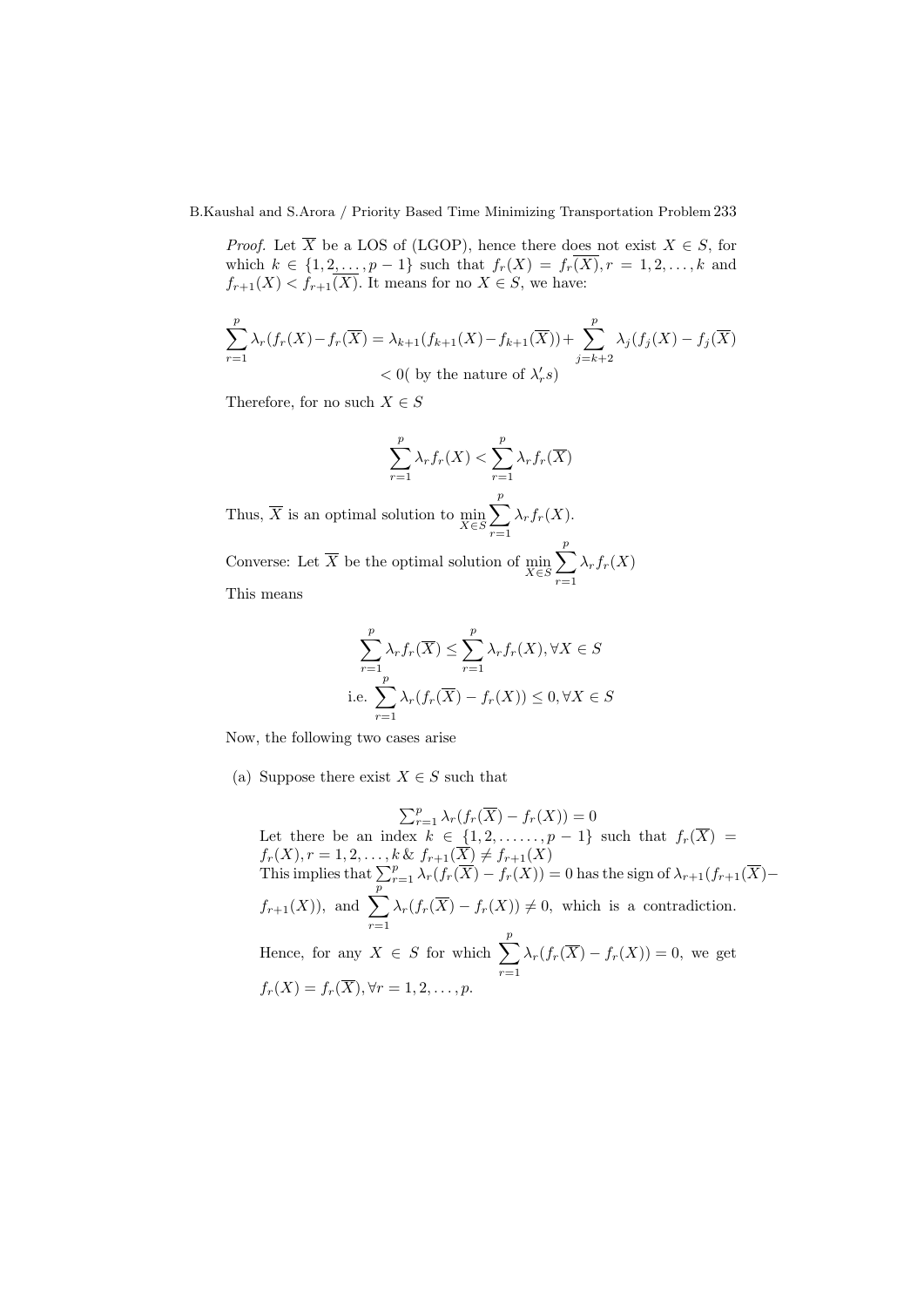(b) Let  $\sum_{i=1}^{p}$  $r=1$  $\lambda_r(f_r(X) - f_r(X)) = 0, \forall X \in S$ , this means  $f_r(X) = f_r(\overline{X})$ ,  $\forall r =$  $1, 2, \ldots, p$ . Hence, F becomes a constant p-dimentional real valued function, which is a contradiction to the assumption. Hence, there exists an  $X \in S$  for which either  $\sum_{i=1}^{p}$  $r=1$  $\lambda_r(f_r(\overline{X}) - f_r(X)) = 0$  or  $\sum_{r=1}^{p}$  $r=1$  $\lambda_r(f_r(X) - f_r(X)) < 0$ In earlier case,  $f_r(X) = f_r(X), \forall r = 1, 2, \ldots, p$ . Consider the latter case when  $X \in S$  for which  $\sum_{k=1}^{p} \lambda_r(f_r(\overline{X}) - f_r(X)) < 0$ . Now, as from the construction of  $\lambda'_r s$ , it follows that for  $X \in S$  there exists an index  $k \in \{1, 2, ..., p-1\}$  s.t  $f_r(\overline{X}) = f_r(X), r = 1, 2, ..., k$ and  $f_{k+1}(\overline{X}) < f_{k+1}(X)$ . Hence, such  $X \in S$  is not lexicographic better than  $\overline{X}$  for LGOP. Thus, in all situations there does not exist an  $X \in S$  such that  $F(X) < F(\overline{X})$ . Hence,  $\overline{X}$  is the LOS of LGOP.

 $\Box$ 

**Theorem 7.** An optimal solution of min $\sum_{i=1}^{p}$  $r=1$  $\lambda_r(\sum \sum)$  $(i,j) \in M_r$  $c_{ij}x_{ij}$ ) is LOS of time minimization transportation and conversely.

*Proof.* Proof of this theorem follows from the above theorem.  $\Box$ 

Acknowledgement: The authors are thankful to Ms.Branka Mladenovic (Journal Manager) and honourable reviewers for their valuable comments which have helped us to improve the quality of the manuscript to a great extent.

#### REFERENCES

- [1] Ahuja, R.K.,"Algorithm for the minimax-transportation problem", Nav Res Logist Q., 33 (1986) 725-739.
- [2] Arora, S., Puri, M.C., "On Lexicographic optimal solution in transportation problem", Optimization, 39 (1997) 383-403.
- [3] Arora, S., Puri, M.C., "On Standard time minimization transportation problem", Bulletin of Australian Society for Operations Research, 20 (4) (2001) 2-14.
- [4] Bansal, S., Puri, M.C., "A Min Max Problem", Zeitschrift far Operations Research, 24 (1980) 191-200.
- [5] Bhatia, H.L., Swarup, K., Puri, M.C., "A Procedure For Time Minimizing Transportation Problem", Indian J. Pure Appl. Math.,8 (8) (1977) 79-99.
- [6] Burkard, R.E., and Rendl F., "Lexicographic Bottleneck Problems", Operations Research Letters, 10(1991) 303308.
- [7] Chandra, S., Seth, K., Saxena, P.K., "Time Minimizing Transportation Problem with Impurities", Asia - Pacific Journal of Operational Research, 4 (1987) 19-27.
- Garfinkel, R.S., and Rao, M.R., "The Bottleneck Transportation Problem", Naval Research Logistics Quaterly, 18 (1971) 465-472.